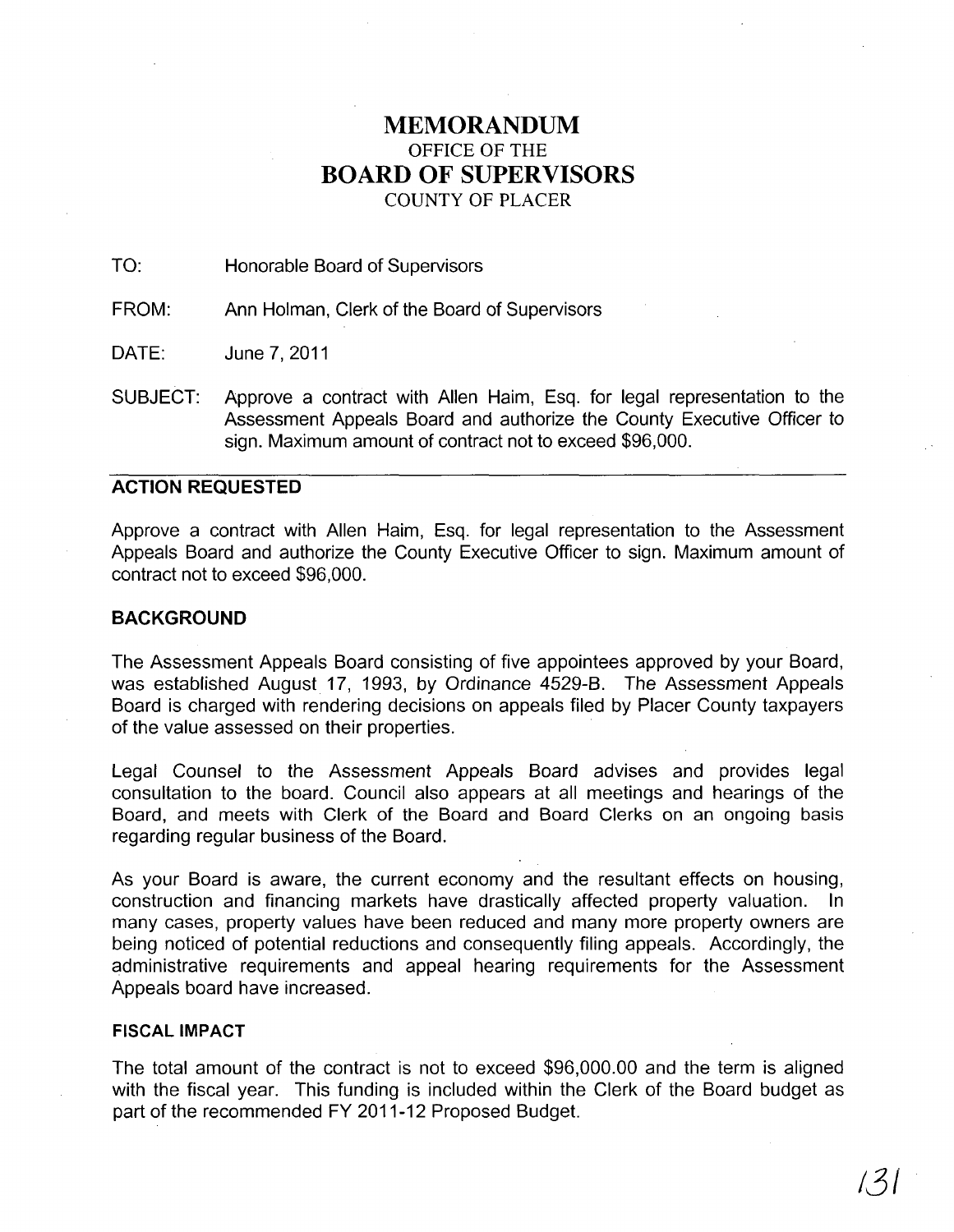# · Contract No. ----

Administering Agency:

## PROFESSIONAL SERVICES OF:

Allen A. Haim, Esq. Attorney at Law SB 40627 57 W. Crescent Drive San Rafael, CA 94901-5722 Phone/Fax: (415) 453-8431 E-mail: abhaim@comcast.net

### RE: Representation of Assessment Appeals Board

THIS AGREEMENT MADE AND ENTERED BY AND BETWEEN the County of Placer, hereinafter referred to as "County" and Allen A. Haim, an individual, hereinafter referred to as "Attorney", this 1st day of July, 2011.

WHEREAS, County wishes to retain Attorney to provide legal services and advice to the Assessment Appeals Board for Placer County, hereinafter referred to as "Board"; and

WHEREAS, Attorney is duly qualified, is licensed as an attorney by the State of California and is capable of performing such services;

NOW, THEREFORE, for and in consideration of the mutual promises and agreements herein contained, it is agreed by and between the parties hereto as follows:

1. SCOPE OF WORK. County hereby hires Attorney as an independent contractor to advise and to provide legal consultation to the Board. Attorney shall appear at all meetings and hearings of the Board, represent the Board as necessary in court proceedings with regard thereto as directed by the Board, and meet with Board Clerk and the County Executive Office as necessary on a ongoing basis. The determination of whether Attorney shall represent the Board in litigation or other formal legal proceedings shall be made by the Board on a case-by-case basis and in such event, Attorney and County shall discuss the compensation amount set forth in Section 4 herein to take into account the additional expenses to Attorney caused by representing the Board in any such litigation.

2. AMENDMENT OF SCOPE OF WORK. This Scope of Work may be amended from time-to-time with mutual approval.

3. AVAILABILITY. Attorney agrees to be available to personally attend Board hearings and meetings as required, and to be available by telephone for consultation with the Board Clerk and the County Executive Office as necessary to assist with the regular business of the Board.

4. AMOUNT OF PAYMENT. County shall pay Attorney for his actual services and reasonable costs and expenses incurred up to a maximum of \$96,000 (Ninety Six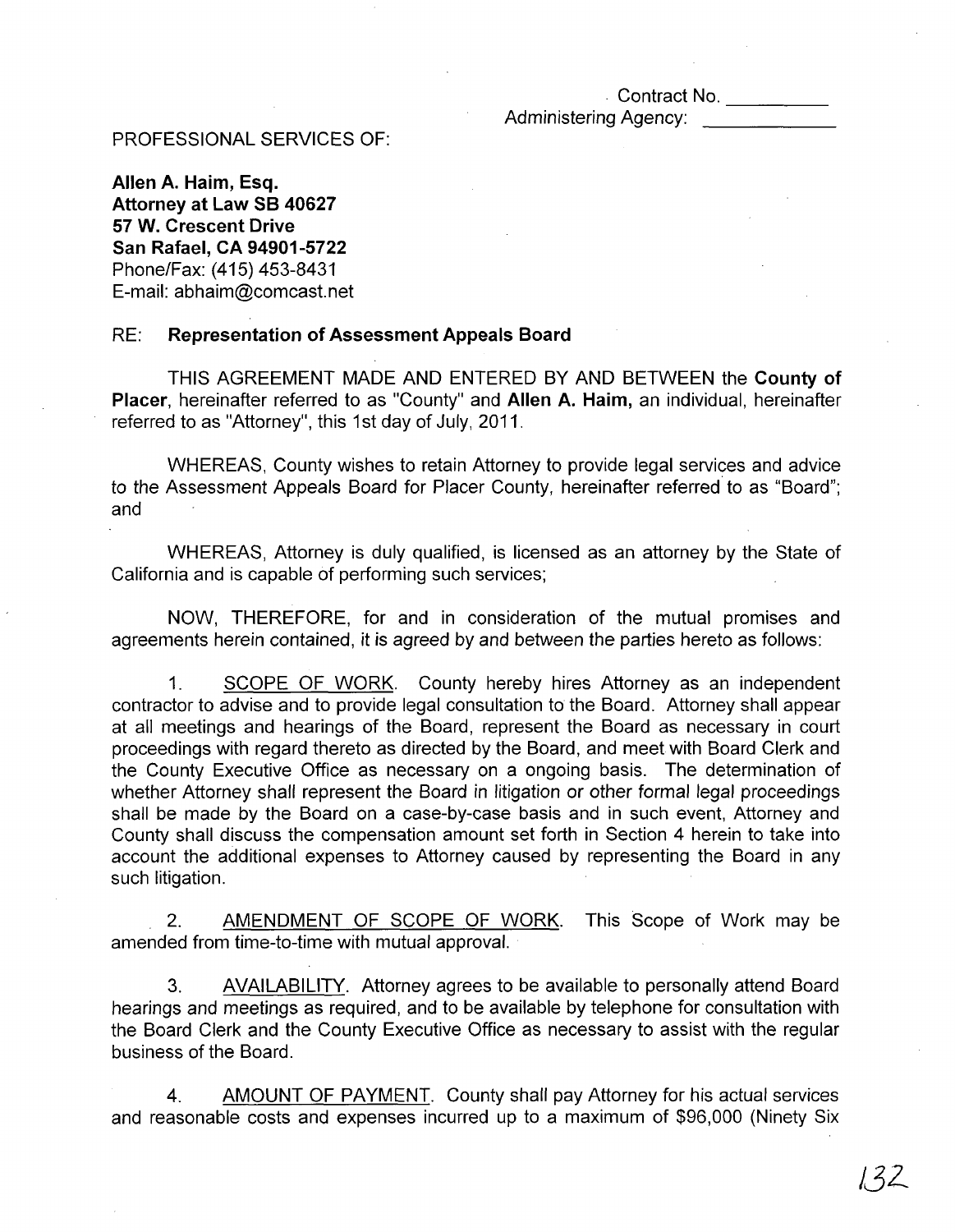Thousand Dollars and No Cents}. County shall compensate Attorney at the rate of One Hundred and Ninety-Five Dollars (\$195) per hour for Assessment Appeal Board activities and at the rate of One Hundred and Fifty-Five Dollars (\$155) for travel time. Attorney shall bill in a maximum of 1/4 of an hour increments. Attorney shall keep proper records to enable County to verify the services rendered. Attorney shall bill County on a monthly basis if services are performed during the month, and invoices shall describe the work performed. Attorney shall monitor his billings and shall not perform work in excess of the maximum amount set forth herein and in the event Attorney anticipates that the board will require services that will exceed the amount of payment provided hereunder, Attorney shall notify the County Executive Office and this Agreement may be amended as necessary upon mutual consent.

In addition to payment for work performed on an hourly basis, Attorney shall be reimbursed for the costs of any reasonable and customary costs incurred on behalf of the Board. Attorney shall bill a maximum of four (4) hours round trip for travel time necessary to attend hearings and meetings of the Board. Attorney shall be responsible for the costs of maintaining his status as an active member of the State Bar of California.

5. EMPLOYEES OF ATTORNEY. All persons performing services for Attorney shall be independent contractors or employees of Attorney and not employees of County. Attorney shall be solely responsible for the salaries and other applicable benefits, including Workers' Compensation, of all such personnel.

6. HOLD HARMLESS. Attorney agrees to save harmless and indemnify County from all claims resulting in physical injury or damage that arise from or are directly connected with Attorney's negligent acts or willful acts in the course of Attorney's work described in paragraph one above. Attorney and client agree that Attorney, in course of his work under this agreement has no obligation to defend, save harmless and indemnify County as to any claims related to professional negligence, errors or omissions or to claims arising from the legal advice provided by Attorney to Assessment Appeals Board, County Executive Office or Board staff, including the Clerk of the Board.. Attorney shall maintain automobile liability insurance in the coverage amount of \$100,000 for each person, \$300,000 for each accident and \$50,000 for property damage. County may request that Attorney file a certificate of insurance evidencing such coverage.

7. NONASSIGNABILITY. This Agreement, and the rights and duties hereunder, shall not be assigned in whole or in part without the express written consent of the County.

8. CANCELLATION. The County may cancel this Agreement at any time. Such notice shall be personally served or given by United States Mail. In the event of cancellation by County, Attorney shall be paid for all satisfactory work performed and all reasonable and verifiable expenses incurred to date of cancellation.

Attorney may withdraw from representation of the Board for good cause, upon consent of